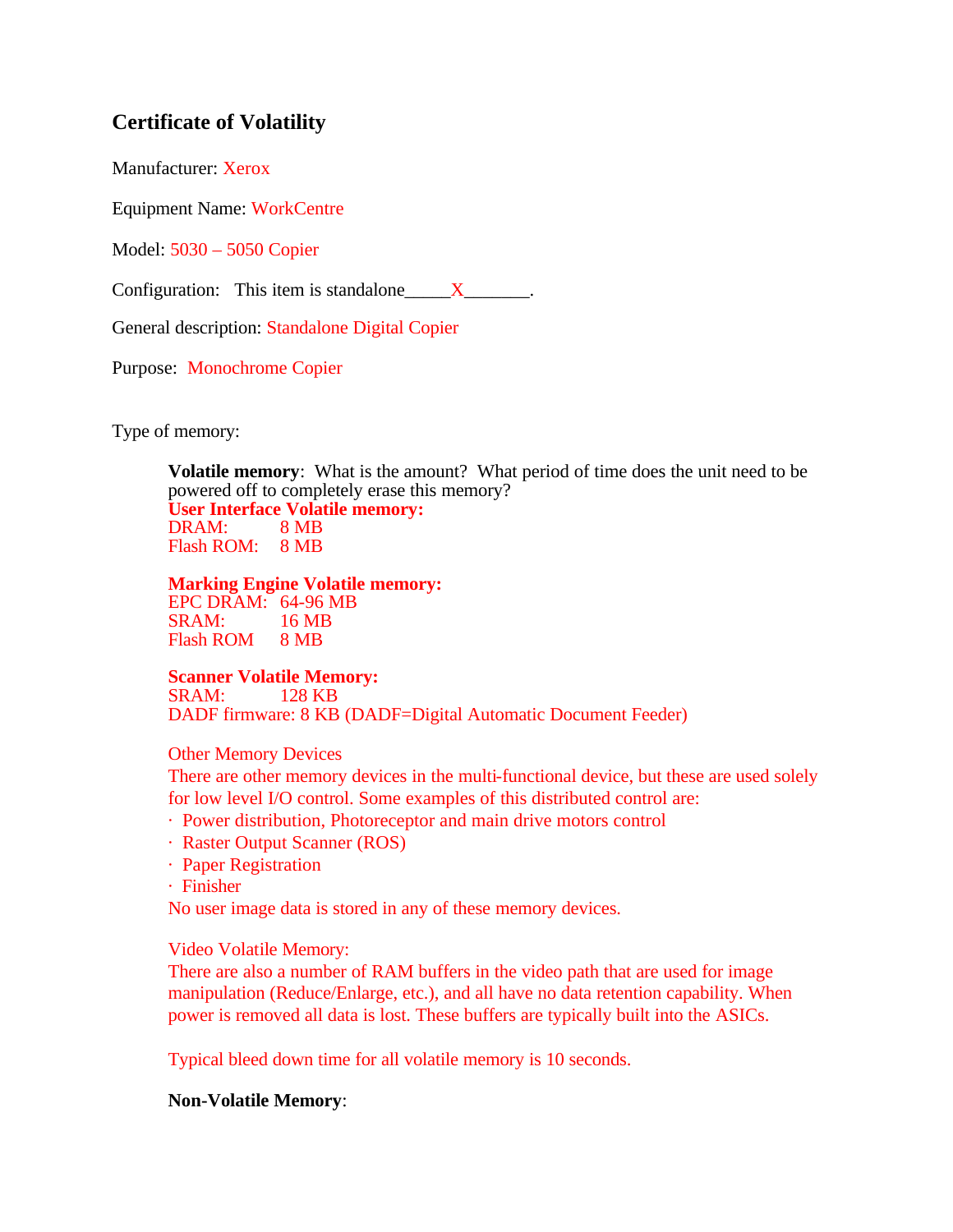1. **Type:** What type(s) of non-volatile memory are included, EPROM, EEPROM, Flash memory, NVRAM, and battery backed, etc. (fill in)

**Marking Engine Non-Volatile Memory:** NVRAM 32 KB / 128 KB, battery back-up

2. **Accessibility:** Is it accessible by accidental/intentional keystroke, or software malfunction?

**No.** However, the login system administrator or service technician (via diagnostic operation) may adjust certain machine operational parameters. User data is never accessible.

3. If "YES, it **is** accessible, describe location and purpose. Purpose: typical uses for non-volatile memory location are system identification number and system configuration, boot, and initialization parameters, for example (battery-backed NVRAM on SUNs); put in for future design needs, internal depot repair, clock circuit, "nice" to have, or to flag unauthorized software, etc.

If "NO", it is not accessible,  $\mathbf{X}$  (Check here).

- *4 Required memory:* Is device needed for normal operation, i.e. required for this processing period? All memory listed is required for normal operation.
- 5. *Removal consequences:* If device memory chip is erased, what impact will this have on operation and normal function of device?

Example: If the SUN is turned on without this means of checking for the authorized configuration, the system will not boot and therefore the data cannot be processed per the standard Practice Procedure (SPP).

ROM/PROM memory device content is required and essential for operation and normal function of the device. Loss would render the device inoperable.

ROM/PROM memory, as stated above, never contains user data. This memory is never overwritten or erased during normal operation.

DRAM/SRAM memory processes user data. DRAM/SRAM is overwritten with test data at each power off and power on cycle.

6. *Method of access:* How is it accessed? Is non-volatile memory location theoretically accessible with any system code, not just via the operating system or low level booting firmware?

Marking Engine non-volatile memory is used for storing Multifunction Device application settings and is accessible by application level code.

Remember: Modifying internal programming to access is not the same thing as unknowingly accessing from an accidental keyboard stroke.

7. *Warranty:* Does chip removal or EEPROM erasure void the warranty?